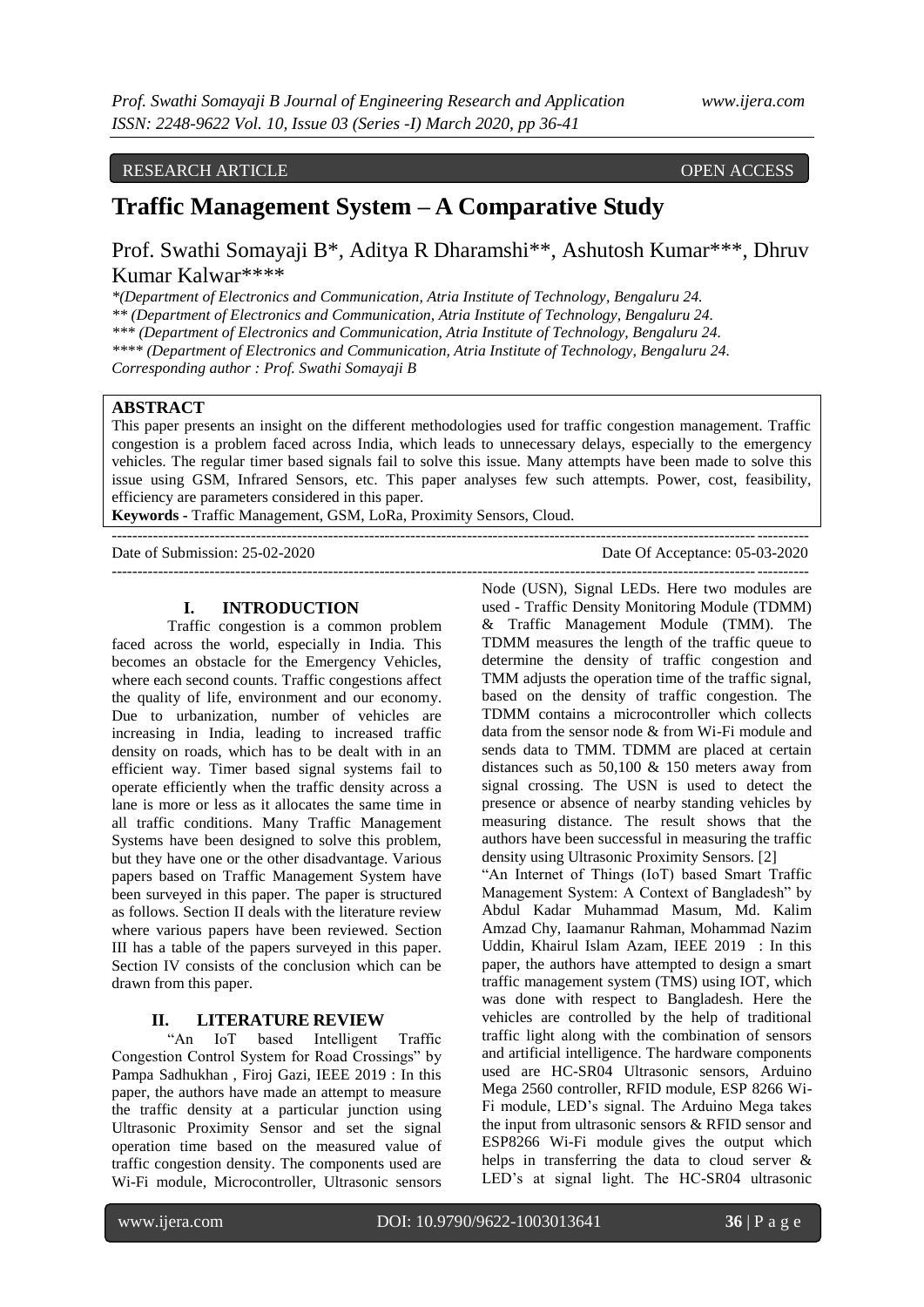sensors measures traffic density at roads and can detect vehicles at range from 2cm to 400cm. This system is useful for the emergency vehicles like ambulance, fire brigade etc. The drawback of this system is that WiFi is not available at all junctions and it consumes high power. [3]

"Low Cost Traffic Control System for Emergency Vehicles Using ZigBee" by M.E. Harikumar, M. Reguram, Prathyush Nayar, IEEE 2019: This paper presents a system designed specifically for the emergency vehicles which are in lane filled with traffic. The authors are using Zigbee for vehicle to vehicle communication and can provide information about the presence of ambulance or any emergency vehicle. The system will solve the problem of ambulance clearing the lane due to traffic congestion. The information about vehicle is send to the signal control unit at intersection. The information about the usage of lane by emergency vehicle is transferred by Zigbee protocol using Zigbee transmission. The emergency vehicles will get highest priority that are near to the junction according to the distance in between the lane intersection & the emergency vehicle. The signal transmission starts as soon as the patient is boarded on the ambulance & placed on the stretcher, since the stretcher contains the pressure sensors. The drawbacks of this system is that it is not cost efficient and traffic density is not monitored here. [4]

"Traffic Management System Using IoT Technology - A Comparative Review" by Omid Avatefipour, Froogh Sadry, IEEE 2018 : In this paper, the authors have compared the various Traffic Management Systems available. It describes various traffic controller systems like Green Wave System, RFID Systems, WSN Systems, GSM Systems, IR Systems. Applications, advantage and disadvantages of each system is described. Green Wave system is useful for detecting stolen vehicles, but fails to perform as expected during severe weather conditions. RFID Systems are weather friendly, but it consumes more power and can be cloned. Wireless Sensor Network (WSN) systems processes large scale data quickly, but it is easy to hack and is prone to interferences. GSM Systems are easy to develop but it consumes more power and many vendors are phasing out GSM technology to accommodate 5G. IR Sensor based systems is easy to develop, but it fails to work when it is exposed to sunlight. The results show that all of the above mentioned systems have one or the other drawbacks. [5]

"Android and Cloud based Traffic Control System" by Mpho K. Madisa, Meera K. Joseph, IEEE 2018 : In this paper, the author have attempted to design a traffic control system which helps in preventing traffic congestion and provide way for the emergency vehicle especially in urban cities.

This project is based on Android and cloud server based system. This system comprises of different stages IoT, Arduino IDE, GSM module, Android mobile devices. In this project all the traffic signal are connected with the Arduino Uno microcontroller and the GSM module is use to connect the mobile devices to the microcontroller. As the vehicle reaches the signal, the microcontroller measures the number of vehicle based on the android devices present at the signal, mobile and the microcontroller is connected via cloud server with help of the MQQT cloud server and GSM module. Based on the android mobile devices present, the congestion of traffic is measured and signal changes on priority. Advantage of this paper is that it is cost effective, it is easy to implement and MQQT is more efficient in information distribution. The drawbacks of this paper is that GSM is phased out by many vendors to accommodate 5G and it is not power efficient. [6]

"Dynamic Traffic Management System Using Infrared (IR) and Internet of Things (IoT) " by L. Paul Jasmine Rani, M. Khoushik Kumar, K. S. Naresh, S. Vignesh, IEEE 2018 : In this project the authors have attempted to develop a traffic management system based on IoT technology using IR sensor and GSM module. In the first step, the IR sensor measures the traffic level on the road and transmits data to the microcontroller. In the second step, the microcontroller transmit the data to cloud server. Based on the received data, controller algorithm dynamically changes the traffic signal light. Their idea was not efficient as IR Sensors are not efficient in sunlight and GSM module is not efficient as many operators are phasing out GSM services to upgrade to 5G. [8]

"Intelligent traffic control system using GSM technology" by S. S. Ramaprasad, K. N. Sunil Kumar, IEEE 2018 : In this paper, the authors have come up with an Intelligent Traffic Control system at the junctions using GSM. An IR sensor is deployed in four ways of the junction which helps in the number counts of vehicles in all four ways based on the traffic density in all four ways. Microcontroller helps in controlling the traffic signals at the junction. DC motor is used for implementation, will act as a barrier gate and the transceiver acts as a transmitter and the receiver. Since two transceiver is used, one at the junction which acts as base station and the other as moving transceiver on ambulance or any emergency vehicle. A 12V power supply has been used for DC motor & LCD, & 5v power supply for microcontroller. GSM module microcontroller sends the alert message to emergency vehicles. The main disadvantage of this project is that IR Sensors are not efficient in sunlight, GSM consumes more power and many vendors are phasing out GSM. [11]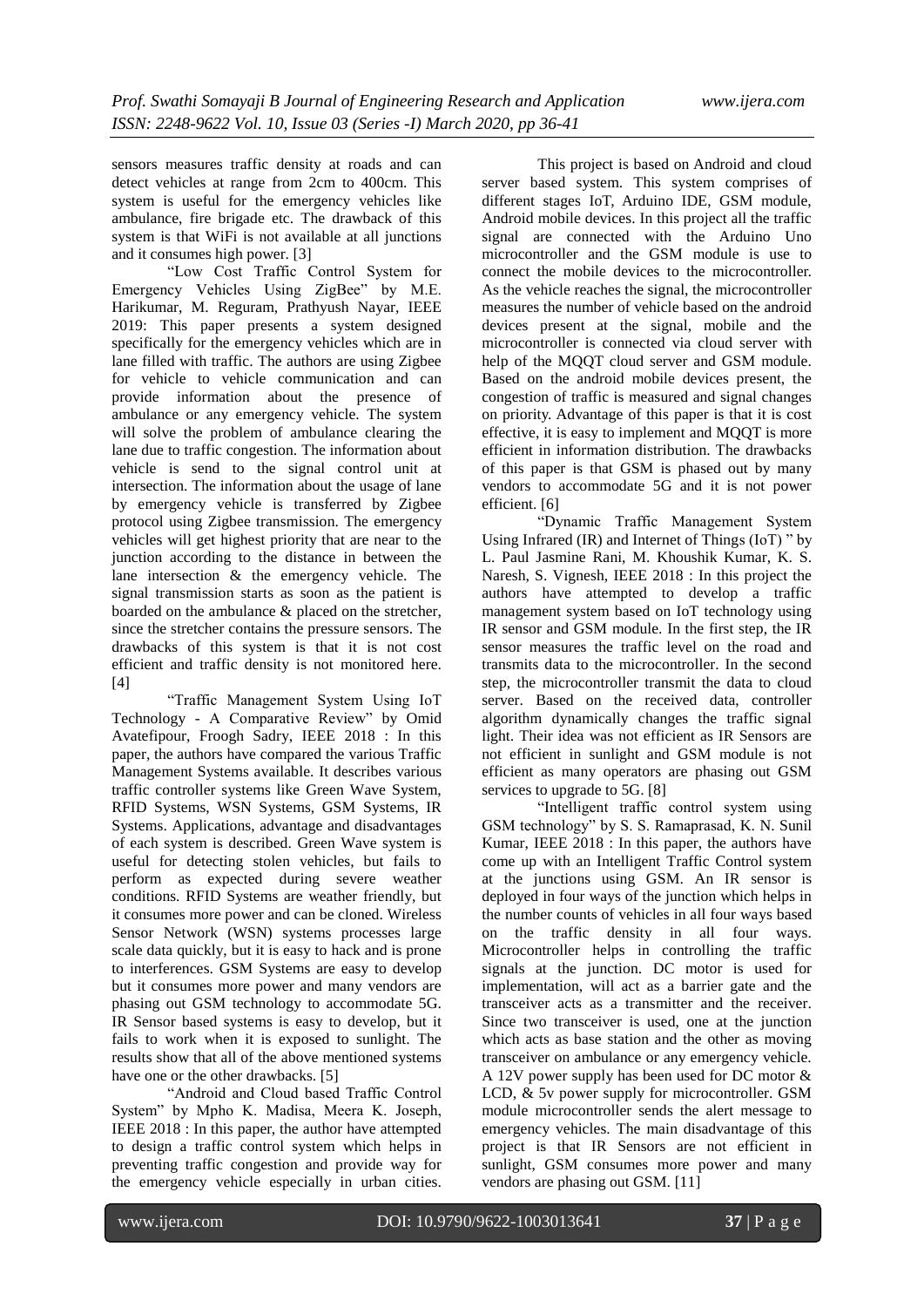"Smart Traffic Control System Using ATMEGA328 Microcontroller and Arduino Software" by Vahedha, B, Naga Jyothi, IEEE 2017 : This paper presents an idea to design the traffic management system which help in preventing traffic congestion and provide way for the emergency vehicle when there is a traffic congestion. The components used in this project are RFID Module, ATMEGA328 microcontroller, 16\*2 LCD Display, GSM Module, RF Module. RFID system is installed on the sides of the road and each vehicle is provided with unique RFID tag, when the vehicle reaches near the signal the RFID radar count the numbers of vehicle as the radar crosses its limit it sends signal to the controller and controller will decide how much time is required for smooth flow of the traffic. This RFID tag also helps us to find the stolen vehicle, as the stolen vehicle reaches the signal, the RFID module will send the data to the controller and signal will turn red and notification is given to the owner of the car. The advantage of this system is that unique RFID tags help not only during traffic congestion, but also in finding of stolen vehicle and for the emergency vehicle. The drawbacks of this system is that GSM Module consumes more power and various vendors are planning to phase out GSM to for 5G and it is not cost efficient. [12]

"Smart Traffic Light for Congestion Monitoring using LoRaWAN" by Ruhaizan Fazrren Ashraff Mohd Nor, Fadhlan H. K. Zaman, Shamry Mubdi, IEEE 2017 : In this paper, the authors have attempted to develop a smart traffic light system which automatically monitors traffic congestion based on which signal light changes to reduce the traffic. The main technology used in this project are LoRaWAN and IoT. LoRaWAN is a low power high range communication device, whose range of communication is up to 12-15 km which uses Chirp based Spread Spectrum technology. IoT is used for storing the data gathered form the sensor and the controller. Various components used here are LoRaWAN, IR Sensor, GY-271 3-axis magnetic electronic compass, Raspberry Pi 3, and SX1276 transceiver. Multiple sensor are placed along the road side to measure the traffic. Data received from the sensor is given to LoRaWAN gateway, transceiver is used for data communication between cloud storage and LoRaWAN system. The advantages of this model is that electromagnetic sensor are extremely sensitive to metallic object, LoRaWAN require very low power. The result of this paper is that LoRaWAN is an efficient solution for traffic management. [13]

"LoRaWAN - A Low Power WAN Protocol for Internet of Things: a Review and Opportunities" by Jonathan de Carvalho Silva1, Joel J. P. C. Rodrigues, Antonio M. Alberti, Petar Solic, Andre L. L. Aquino, IEEE 2017 : In this project, the

authors have reviewed LoRaWAN technology, compared it with other Low Power Wide Area technologies and has described two practical applications of LoRaWAN. Firstly, the author has described the challenges for MAC Protocol in IoT – bandwidth must be reasonable, battery life must be good, range must be high, latency must be low and throughput must be high. The author then describes various other low power wide area technologies available like Bluetooth, DASH7 and Sigfox. Next, the author explains the LoRaWAN architecture, network establishment, battery life, network capacity, device classes and security. Two examples of LoRaWAN use cases are described – Renewable energy and healthcare solutions in South Korea to monitor pollution and autonomous cars and Cattle Traxx project to track cattle in large fields. In the last part of the paper, the author compares LoRaWAN with Sigfox, NB-IoT and LTE based on Modulation, Data Rate, Link Budget, Battery Lifetime, Power efficiency, Security, Range, Interference immunity, Scalability and Mobility. The results show that LoRaWAN is one of the most efficient LPWA technology which can be used IoT in the near future. [14]

"Implementing Intelligent Traffic Control System for Congestion Control, Ambulance Clearance, and Stolen Vehicle Detection" by Rajeshwari Sundar, Santhosh Hebbar, Varaprasad Golla , IEEE 2015 : This paper present an intelligent traffic system for the emergency vehicles to pass smoothly. Each & every vehicle will be equipped with special RFID tag which is not possible to remove or destroy. Here they are using RFID reader, NSK EDK-125-TTL and PIC16F877A SoC to read the RFID tags attached on the vehicle. If the RFIDtag read belongs to a stolen vehicle, then a message is sent using GSM SIM300 to the police control room. There are mainly three models: Automatic signal control system, Stolen Vehicle Detection system, Emergency Vehicle Clearance system. There are two parts in this Emergency Vehicle Clearance System: First part which is the Zigbee transmitter placed in emergency vehicle and the second part is the receiver, which is placed at traffic pole. It also contains PIC16F877A microcontroller and Zigbee module. The advantages are the manual effort on the part of the traffic policeman is saved. It requires very less human intervention. Stolen vehicle can be detected. The disadvantage of this system is that RFID tags can be cloned or blocked using special covers, GSM is phased out by many vendors and it is not power efficient. [16]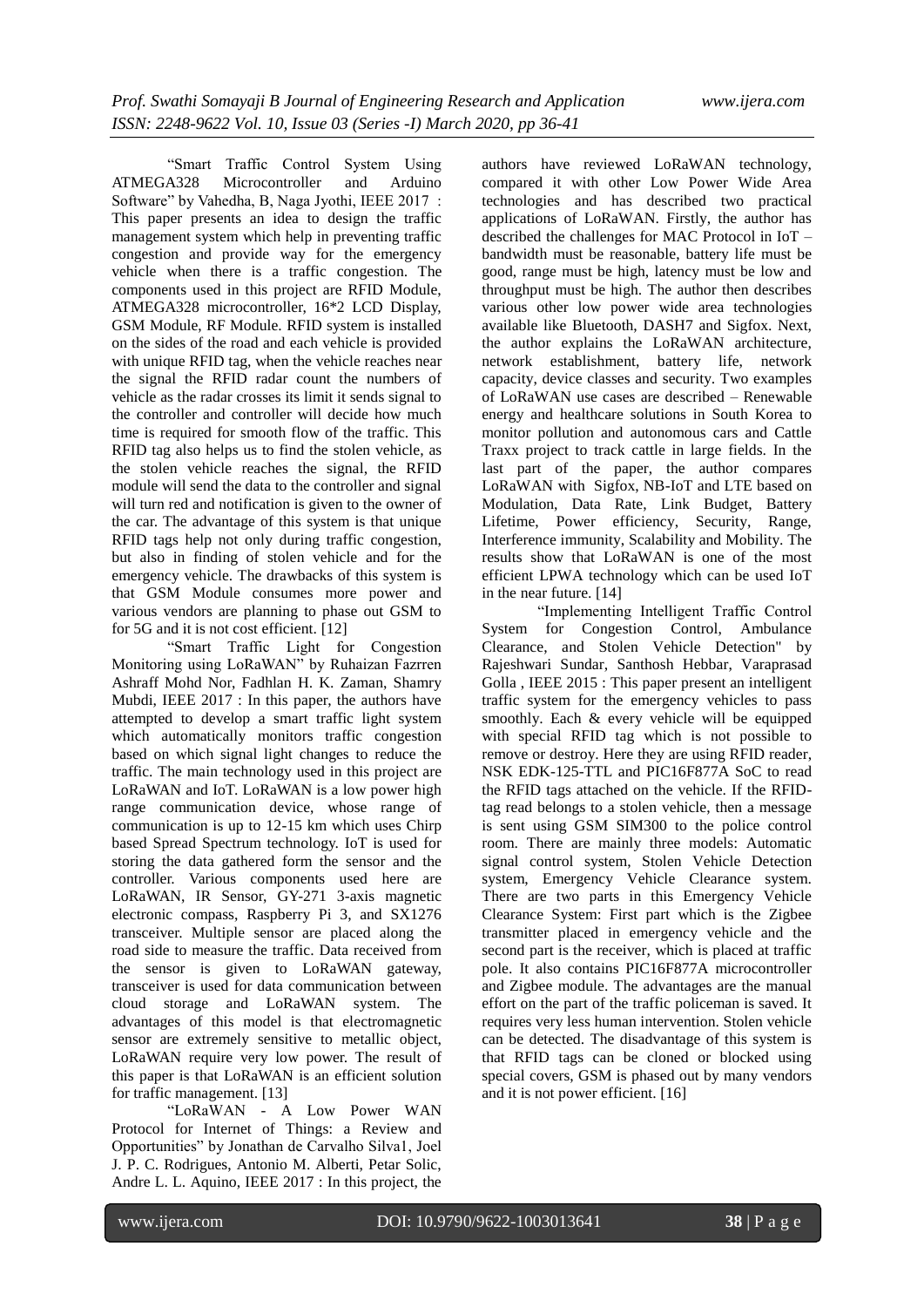|                                                                                                                                                                     | Ш.              | <b>TABLE</b>                                                                                                        |                                                                                                                                  |
|---------------------------------------------------------------------------------------------------------------------------------------------------------------------|-----------------|---------------------------------------------------------------------------------------------------------------------|----------------------------------------------------------------------------------------------------------------------------------|
| <b>AUTHO</b><br>R                                                                                                                                                   | <b>YEA</b><br>R | <b>TECHNIQ</b><br>UE                                                                                                | <b>SCOPE</b>                                                                                                                     |
| Pampa<br>Sadhukh<br>an<br>Firoj<br>Gazi                                                                                                                             | 2019            | <b>IoT</b><br>An<br>based<br>Intelligent<br>Traffic<br>Congestio<br>Control<br>n<br>System for<br>Road<br>Crossings | Ultrasonic<br>sensor can<br>be used to<br>measure<br>traffic<br>density.                                                         |
| Abdul<br>Kadar<br>Muham<br>mad<br>Masum,<br>Md.<br>Kalim<br>Amzad<br>Chy,<br>Iaamanu<br>r<br>Rahman,<br>Moham<br>mad<br>Nazim<br>Uddin,<br>Khairul<br>Islam<br>Azam | 2019            | An<br>Internet of<br>Things<br>(IoT)<br>based<br>Smart<br>Traffic<br>Manageme<br>nt System                          | Ultrasonic<br>sensor can<br>be used to<br>measure<br>traffic<br>density<br>but WiFi<br>is<br>not<br>available<br>everywher<br>e. |
| M.E.<br>Harikum<br>M.<br>ar,<br>Regura<br>m.<br>Prathyus<br>h Nayar                                                                                                 | 2019            | Low Cost<br>Traffic<br>Control<br>System for<br>Emergency<br>Vehicles<br>Using<br>ZigBee                            | Simple<br>design but<br>not<br>cost<br>efficient<br>and<br>consumes<br>more<br>power.                                            |
| Omid<br>Avatefip<br>our,<br>Froogh<br>Sadry                                                                                                                         | 2018            | Traffic<br>Manageme<br>System<br>nt<br>Using IoT<br>Technolog<br>A<br>y<br>Comparati<br>ve Review                   | Ultrasonic<br>sensor can<br>be used to<br>measure<br>traffic<br>density.                                                         |
| Mpho K.<br>Madisa,<br>Meera<br>K.<br>Joseph                                                                                                                         | 2018            | Android<br>and Cloud<br>based<br>Traffic<br>Control<br>System                                                       | App<br>can<br>be used by<br>Emergenc<br>y vehicles<br>to<br>send<br>live<br>location<br>but GSM<br>be<br>cannot<br>used.         |

| Paul<br>L.<br>Jasmine<br>Rani, M.<br>Khoushi<br>k<br>Kumar,<br>K.<br>S.<br>Naresh,<br>S.<br>Vignesh                                                      | 2018 | Dynamic<br>Traffic<br>Manageme<br>nt System<br>Using<br>Infrared<br>$(IR)$ and<br>Internet of<br><b>Things</b><br>(IoT)    | Simple but<br><b>IR Sensors</b><br>cannot be<br>used.                                                          |
|----------------------------------------------------------------------------------------------------------------------------------------------------------|------|----------------------------------------------------------------------------------------------------------------------------|----------------------------------------------------------------------------------------------------------------|
| S.<br>S.<br>Ramapra<br>- K.<br>sad.<br>N. Sunil<br>Kumar                                                                                                 | 2018 | Intelligent<br>traffic<br>control<br>system<br>using<br><b>GSM</b><br>technology                                           | Simple but<br>GSM<br>cannot<br>be<br>used.                                                                     |
| Vahedha<br>В.<br>Naga<br>Jyothi                                                                                                                          | 2017 | Smart<br>Traffic<br>Control<br>System<br>Using<br><b>ATMEGA</b><br>328<br>Controller<br>and<br>Arduino<br>Software         | Can<br>be<br>for<br>used<br>locating<br>stolen<br>vehicles.                                                    |
| Ruhaiza<br>n<br>Fazrren<br>Ashraff<br>Mohd<br>Nor,<br>Fadhlan<br>H.<br>Κ.<br>Zaman,<br>Shamry<br>Mubdi                                                   | 2017 | Smart<br>Traffic<br>Light<br>for<br>Congestio<br>n<br>Monitorin<br>using<br>g<br>LoRaWA<br>N                               | LoRaWA<br>N is more<br>efficient<br>and<br>consumes<br>less<br>power.                                          |
| Jonathan<br>de<br>Carvalh<br>o Silva1,<br>Joel J. P.<br>C.<br>Rodrigu<br>es,<br>Antonio<br>M.<br>Alberti,<br>Petar<br>Solic,<br>Andre L.<br>L.<br>Aquino | 2017 | LoRaWA<br>$N - A$ Low<br>Power<br>WAN<br>Protocol<br>for Internet<br>of Things:<br>Review<br>a<br>and<br>Opportunit<br>ies | LoRaWA<br>$N$ is<br>an<br>efficient,<br>low power<br>consumin<br>g<br>technolog<br>with<br>y<br>good<br>range. |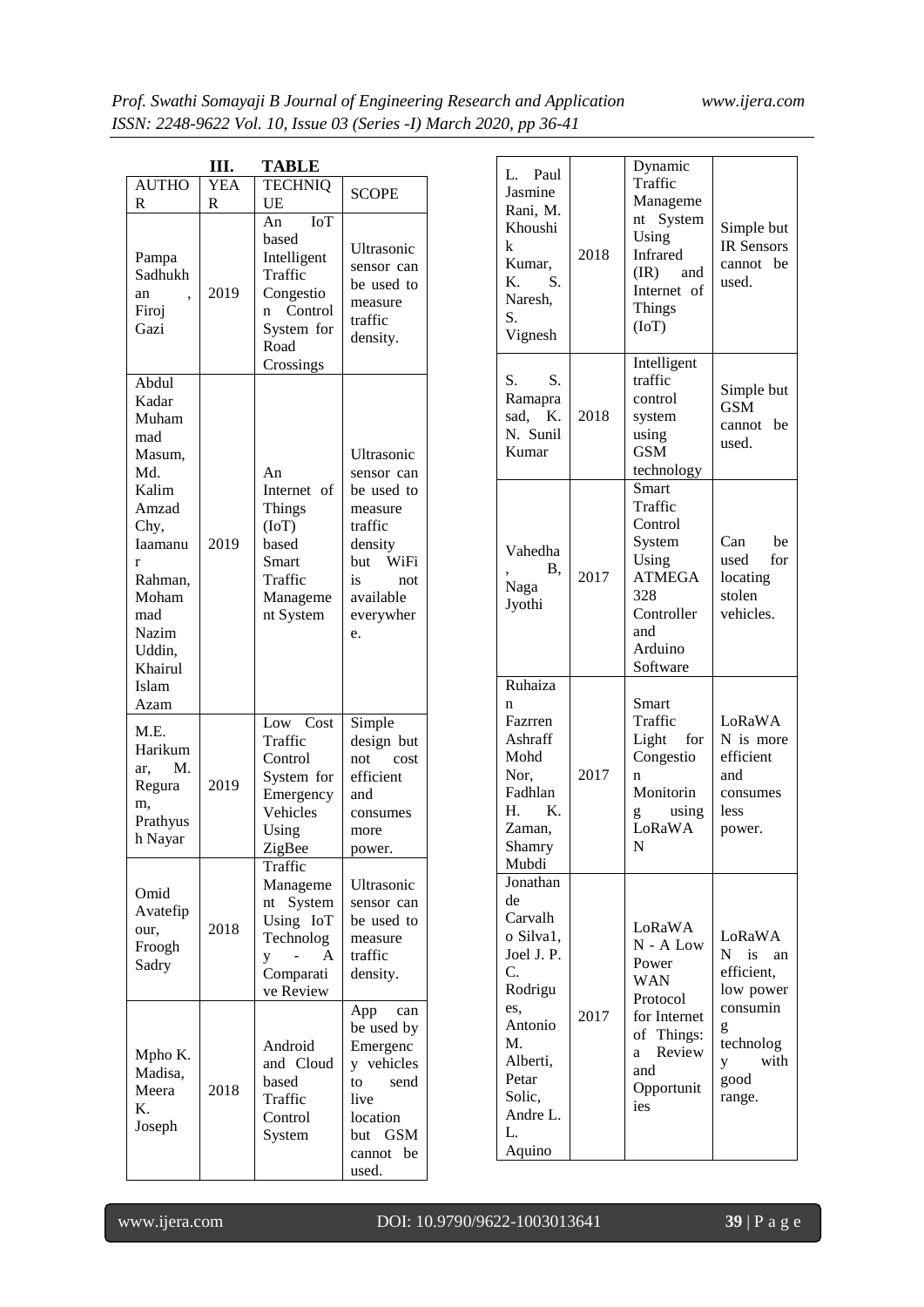| Rajeshw<br>ari<br>Sundar.<br><b>Santhos</b><br>h<br>Hebbar,<br>Varapras<br>ad Golla | 2015 | Implement<br>1ng<br>Intelligent<br>Traffic<br>Control<br>System for<br>Congestio<br>n Control,<br>Ambulanc<br>e<br>Clearance,<br>and Stolen<br>Vehicle<br>Detection | Stolen<br>vehicles<br>he<br>can<br>detected<br>but<br>consumes<br>more<br>power. |
|-------------------------------------------------------------------------------------|------|---------------------------------------------------------------------------------------------------------------------------------------------------------------------|----------------------------------------------------------------------------------|
|-------------------------------------------------------------------------------------|------|---------------------------------------------------------------------------------------------------------------------------------------------------------------------|----------------------------------------------------------------------------------|

#### **IV. CONCLUSION**

Various papers on Traffic Management Systems have been surveyed here. This includes system using DIP, IR Sensors, Ultrasonic Sensors, WSN, GSM, LoRaWAN, GSM and RFID. It can be concluded that the combination of LoRaWAN, Ultrasonic Sensor and Cloud can make an effective Traffic Management System.

#### **REFERENCES**

**Proceedings Papers:**

- [1]. Naga Harsha J, Nikhil Nair, Sheena Mariam Jacob, J John Paul: Smart Traffic System with Real Time Data Analysis Using IoT, 2018 International Conference on Current Trends towards Converging Technologies (ICCTCT)
- [2]. Pampa Sadhukhan , Firoj Gazi: An IoT based Intelligent Traffic Congestion Control System for Road Crossings, 2018 International Conference on Communication, Computing and Internet of Things (IC3IoT)
- [3]. Abdul Kadar Muhammad Masum, Md. Kalim Amzad Chy, Iaamanur Rahman, Mohammad Nazim Uddin, Khairul Islam Azam: An Internet of Things (IoT) based Smart Traffic Management System: A Context of Bangladesh, 2018 International Conference on Innovations in Science, Engineering and Technology (ICISET)
- [4]. M.E. Harikumar, M. Reguram, Prathyush Nayar: Low Cost Traffic Control System for Emergency Vehicles Using ZigBee, 2018 3rd International Conference on Communication and Electronics Systems (ICCES)
- [5]. Omid Avatefipour, Froogh Sadry: Traffic Management System Using IoT Technology - A Comparative Review, 2018 IEEE International Conference on Electro/Information Technology (EIT)
- [6]. Mpho K. Madisa, Meera K. Joseph: Android and Cloud based Traffic Control System, 2018 International Conference on Advances

in Big Data, Computing and Data Communication Systems (icABCD)

- [7]. Varsha Sahadev Nagmode, S.M. Rajbhoj: An IoT Platform for Vehicle Traffic Monitoring System and Controlling System Based on Priority, 2017 International Conference on Computing, Communication, Control and Automation (ICCUBEA)
- [8]. L. Paul Jasmine Rani, M. Khoushik Kumar, K. S. Naresh, S. Vignesh: Dynamic Traffic Management System Using Infrared (IR) and Internet of Things (IoT), 2017 Third International Conference on Science Technology Engineering & Management (ICONSTEM)
- [9]. Sabeen Javaid, Ali Sufian, Saima Pervaiz, Mehak Tanveer: Smart Traffic Management System Using Internet of Things, 2018 20th International Conference on Advanced Communication Technology (ICACT)
- [10]. Shubhankar Vishwas Bhate, Prasad Vilas Kulkarni, Shubham Dhanaji Lagad, Mahesh Dnyaneshwar Shinde, Shivprasad Patil: IoT based Intelligent Traffic Signal System for<br>Emergency vehicles. 2018 Second Emergency vehicles, 2018 Second International Conference on Inventive Communication and Computational Technologies (ICICCT)
- [11]. S. S. Ramaprasad, K. N. Sunil Kumar: Intelligent traffic control system using GSM technology, 2017 IEEE International Conference on Power, Control, Signals and Instrumentation Engineering (ICPCSI)
- [12]. Vahedha, B, Naga Jyothi: Smart Traffic ATMEGA328 Microcontroller and Arduino Software, 2016 International Conference on Signal Processing, Communication, Power and Embedded System (SCOPES)
- [13]. Ruhaizan Fazrren Ashraff Mohd Nor, Fadhlan H. K. Zaman, Shamry Mubdi: Smart Traffic Light for Congestion Monitoring using LoRaWAN, 2017 IEEE 8th Control and System Graduate Research Colloquium (ICSGRC).
- [14]. Jonathan de Carvalho Silva1, Joel J. P. C. Rodrigues, Antonio M. Alberti, Petar Solic, Andre L. L. Aquino: LoRaWAN - A Low Power WAN Protocol for Internet of Things: a Review and Opportunities, 2017 2nd International Multidisciplinary Conference on Computer and Energy Science (SpliTech)
- [15]. Ievgeniia Kuzminykh: Development of Traffic Light Control Algorithm in Smart<br>Municipal Network, 13<sup>th</sup> International Municipal Network,  $13<sup>th</sup>$  International Conference on Modern Problems of Radio Engineering, Telecommunications and Computer Science,  $23<sup>rd</sup>$  to  $26<sup>th</sup>$  Feb 2016.